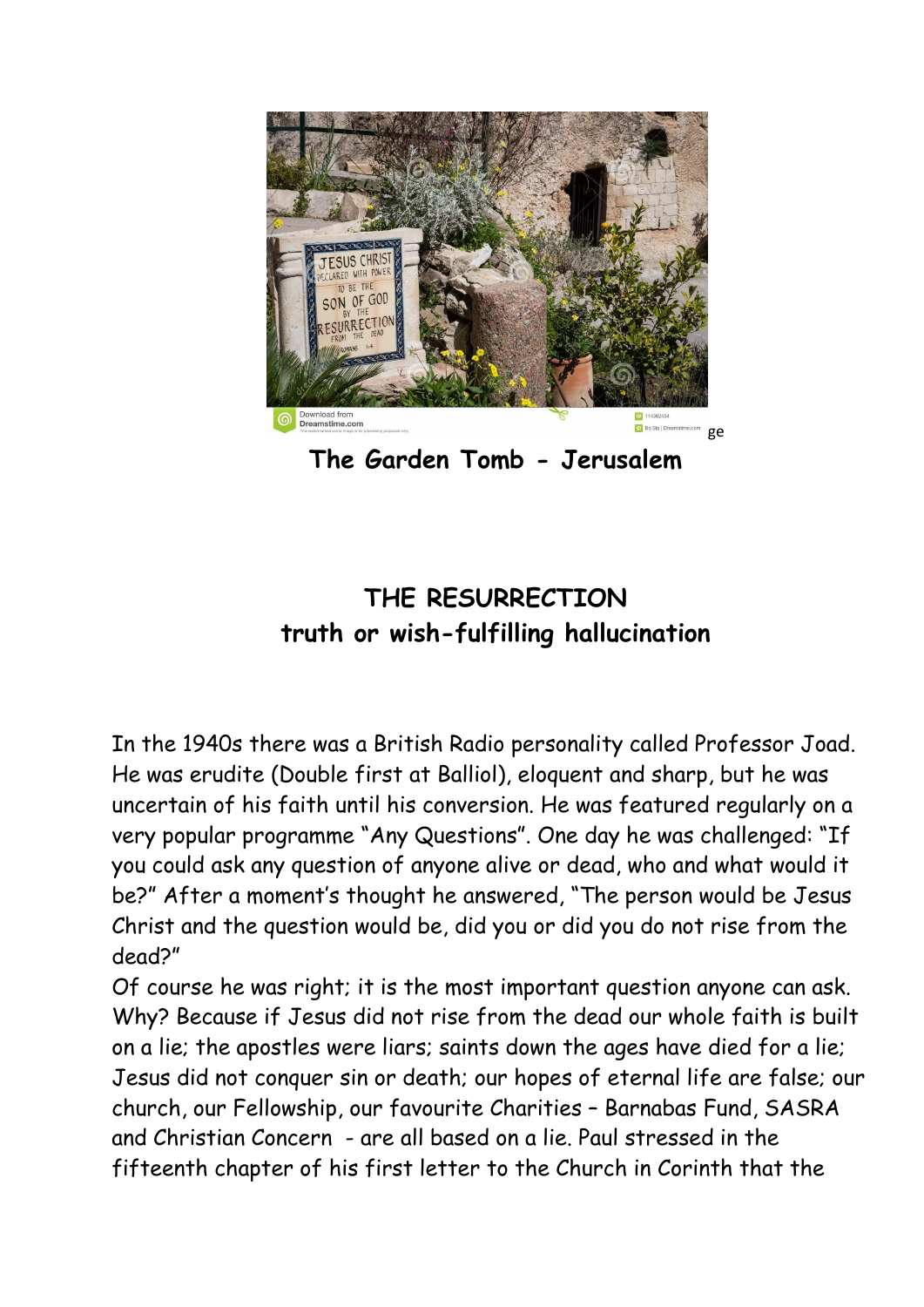truth of the resurrection is central to our faith -**"Without the resurrection our preaching and our beliefs are meaningless."**

One of Britain's greatest jurists, Sir Edmund Clarke, wrote "In any court of mine the evidence for the resurrection would be accepted as overwhelming." As far as we know he never had the opportunity to demonstrate that claim. If he had, my suspicion is that whereas the vast majority of his jury would have supported the resurrection, there would have been one, two or three, not yet ready to commit. Perhaps in this upper room of ours this morning the same could be said. Almost all of us believe in the resurrection, but if there are even one or two with us who are still unsure I would like to dedicate my sermon to them in the hope that on this Easter Sunday morning they might come at last to a sure faith. .

--ooOO00OOoo—

I ask you to imagine that we are sitting here in a court of law and that you are a member of the Jury considering the truth of the Resurrection. You will have been presented with contrasting views by the opposing learned counsels. They have now concluded their submissions and I, as the judge, have the duty to rehearse and comment on what you have heard and then call upon you to withdraw and decide.

**Counsel against the truth of the resurrection** has based his attack on the view that it was not resurrection but **wish-fulfilling hallucination among Jesus's followers** . This is the proposition of the German theologian, Straus, famous for his remark - "It was their love that resurrected Jesus.". This claim deserves very careful scrutiny as we shall see.

This Counsel has also pointed out that the vast majority of commentators, including leading churchmen, and many bishops dismiss the resurrection as little more than a myth.

**Counsel for the truth of the resurrection** , on the other hand had based his case on four pieces of evidence which I urge you to examine closely.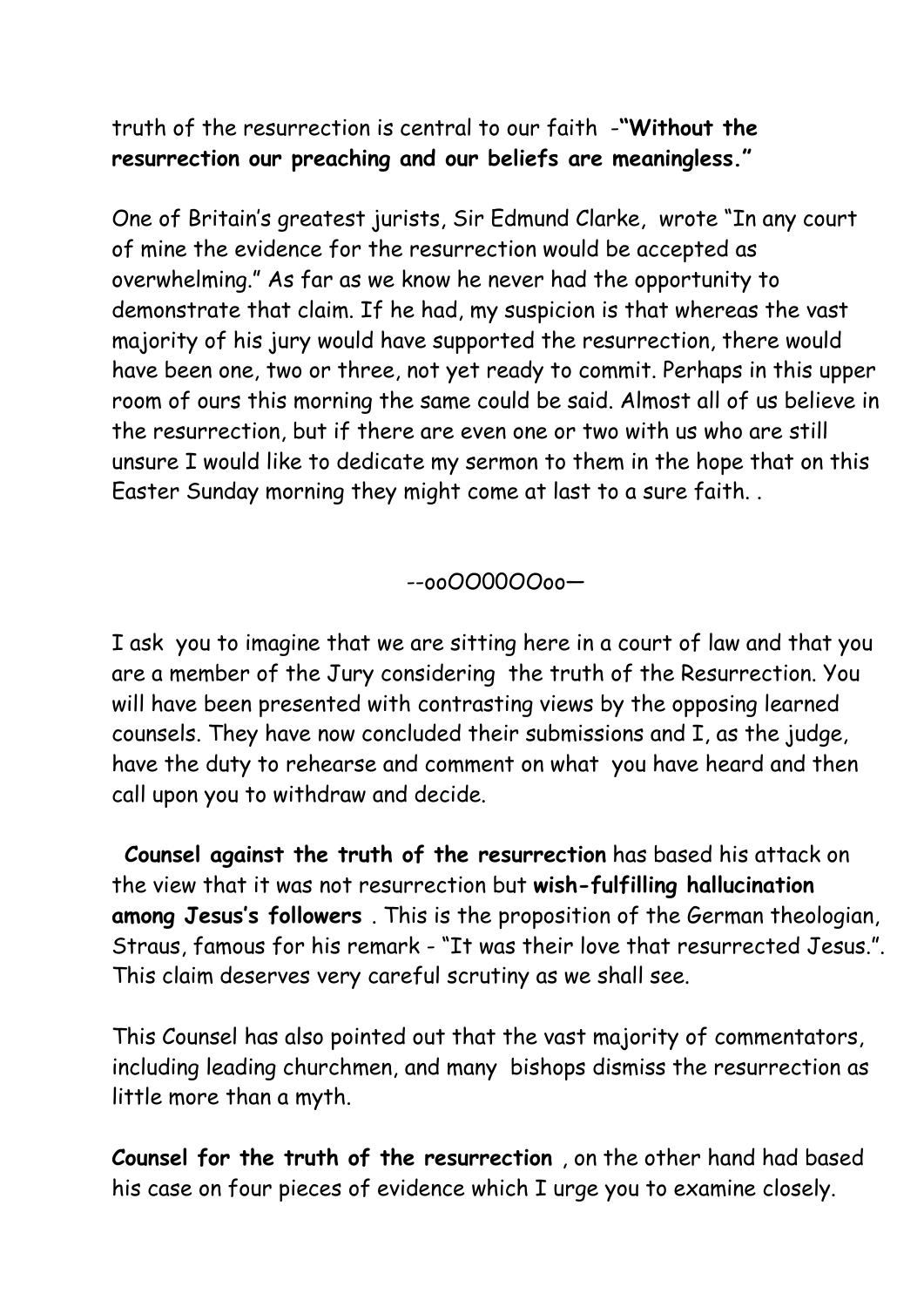Let us look again at these four pieces of evidence:

**1.The body had gone**. There can be no doubt that it had gone. There were only two groups who would have had an interest in stealing the body, His followers and the Authorities.

**His followers** would have had a tough time doing so. At the express wish of the Chief Priest and the Pharisees, Pilate had ordered "Make the tomb as secure as you know how." The guard had been doubled. The stone had been put firmly in place and sealed with rope and wax. When they were accused, the followers answered the authorities - "You killed Him, but God raised Him and we are witnesses". It has been pointed out that these were hardly the words of a group guilty of a recent robbery.

**The authorities** had more of a motive. If they had stolen the body they would certainly have displayed it to dispel finally Jesus's repeated claim that He would rise from the dead. But they didn't because they couldn't.

So the body had gone. You have heard the Counsel against the resurrection attempt to explain this undoubted fact:

- A. Mary could have gone to **the wrong tomb** in the early morning light,? Possible, but certainly not Peter and John in broad daylight and certainly not Joseph of Arimathea whose tomb it was!
- B. **The Swoon Theory;** The idea that Jesus didn't actually die on the cross but swooned. In the cool of the tomb he regained consciousness, took off his spice-laden bindings, moved the stone and emerged! This theory should not carry any weight with you. The Romans were very good at putting men to death. When the sword was thrust into Jesus' side, if He had still been alive warm red blood would have flowed; but it didn't.<br>Instead blood and water flowed – clot and serum – and as we have heard from an expert witness this was undeniable evidence that the heart had ceased to function. Moreover when the women took his body to lay it in the tomb they would have noticed Jesus's breathing however shallow. You have beard that Jesus had been beaten within an inch ofhis life even before being crucified. I am sure that you will not be persuaded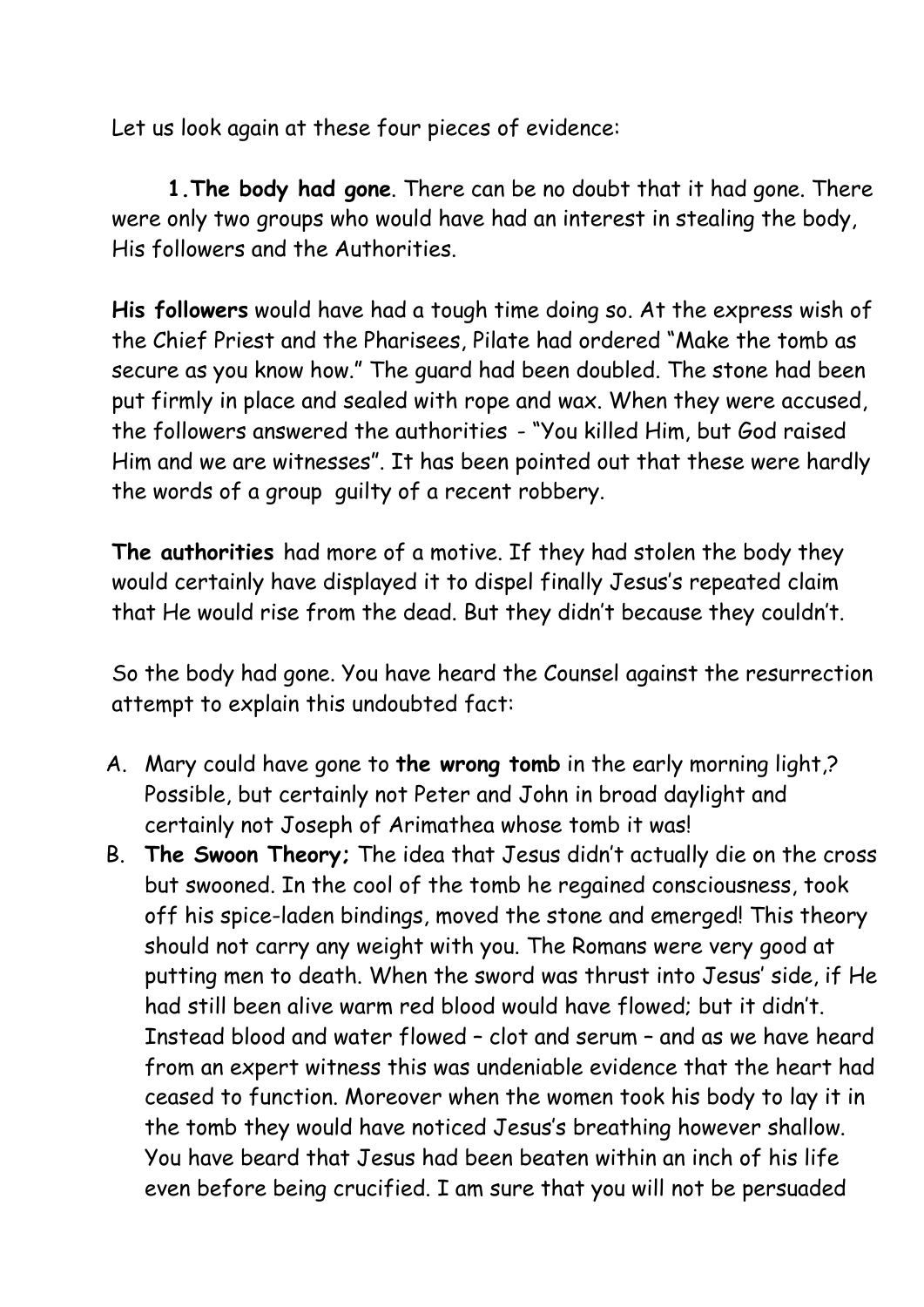that Jesus could have recovered his strength in the tomb sufficient to free Himself from a hundredweight of spices and bindings, move the sealed stone and emerge without being seen.

2. The second piece of evidence bears this out: **The Body had gone but the grave clothes had not**. When Peter and John reached the tomb they looked in. The grave clothes were undisturbed, the head linen being separate from the main body linen. It was the custom to bind the body and the head separately leaving the neck uncovered. Both sets of linen, no longer supported, had simply collapsed . Jesus had not had to unwind Himself or be unwound as had Lazarus in the miracle of his **resuscitation.** Counsel for the truth has asserted that i Jesus' body had been transmuted through the linen. It was not a miracle of **resuscitation; it was a miracle of resurrection.** John saw this, understood and believed that Jesus had risen from the dead as He had said He would.

3. The third piece of evidence which you have heard, are **the written records that Jesus appeared inHis resurrection body on at least eleven occasions.** First He appeared to Mary Magdalene at the entrance to the tomb and then to the two disciples on the road from Jerusalem down to Emmaus, one of whom was probably Peter . They were so excited that they walked the ten miles uphill to Jerusalem in the dark to tell the disciples that they had been with Jesus. Jesus then appeared to the ten disciples in the Upper Room and some days later to the eleven (including Thomas this time). He then appeared to about five hundred in the Tiberias region and to James, His brother. Next He appeared to Peter and his fellow fishermen on the shore when they returned from an abortive night's fishing. He appeared to many of His disciples at the time of His Ascension; and finally after His ascension He appeared to Saul on the road to Damascus.

**Members of the Jury, these alleged appearances face you with a profound credibility test. Were they plain lies?** If they were inventions one has to say that they bare the mark of a diabolically clever, centrally orchestrated deception. If they were lies then you cannot trust anything that any of the apostles said or wrote It is more likely that they were not inventions. The language used to describe them is artless, the accounts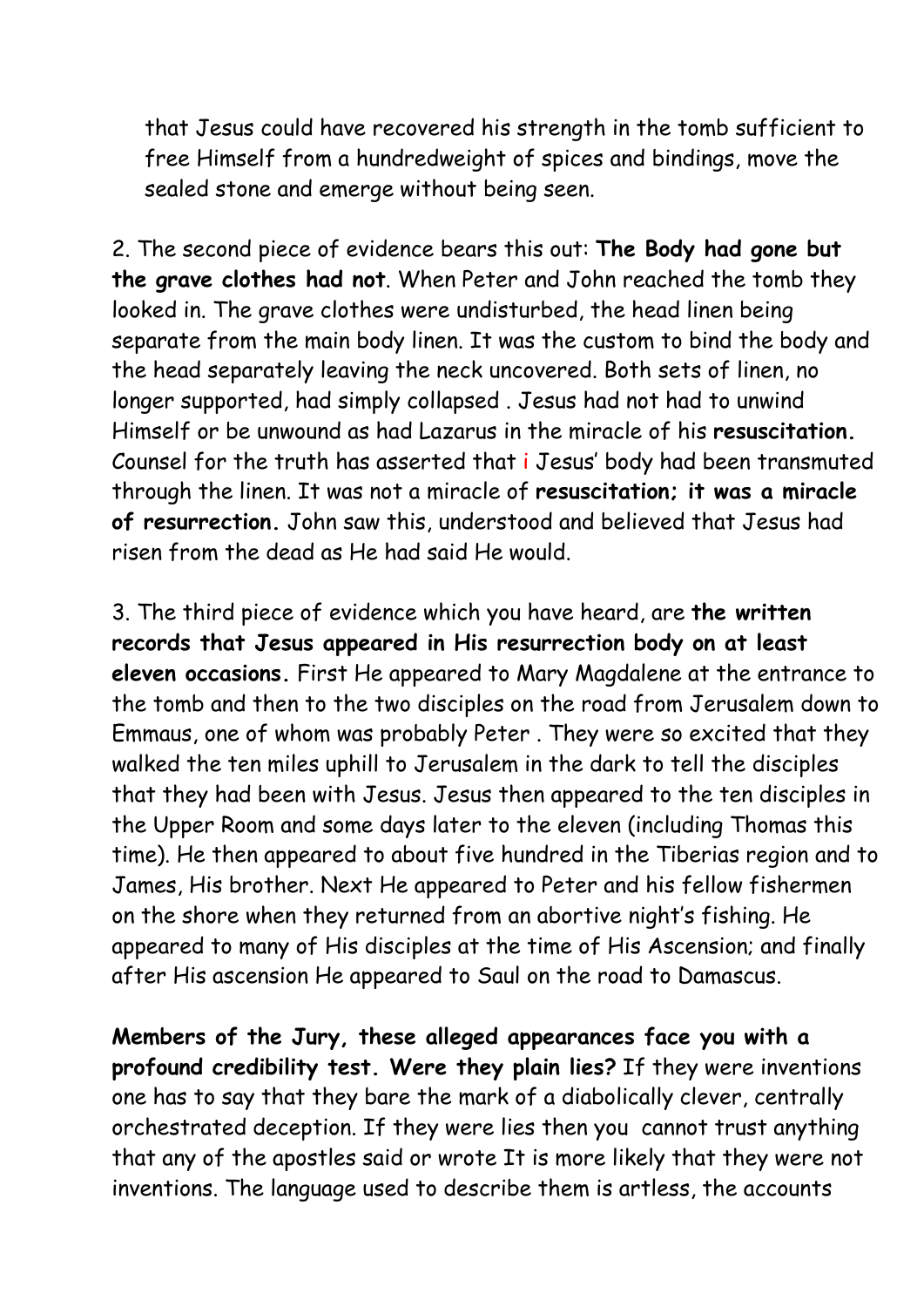have the ring of truth; all the accounts have a consistency.. I draw your attention, members of the Jury, to the fact that **the doubters have not claimed that they were lies, rather that they were genuine wishfulfilling hallucinations**. "It was their love that resurrected Jesus," claimed Strauss. I must ask you to examine this claim very carefully, because it is the main plank of the proposition that there was no resurrection.

. You have heard an expert witness explain that **group hallucinations** are effectively unheard of and never involve any **physical manifestation,** such as inviting Thomas to place his hands in Jesus' side, nor of cooking and eating fish on the Tiberias shore. As for "wish-fulfilment" the disciples were so far from expecting Jesus to rise from the dead that they refused at first to believe the clearest evidence like that of the two disciples from Emmaus. You may have difficulty in giving much weight to this hallucination theory and nor should you. This leaves only one other possibility – that the appearances after the crucifixion were true.

4..**Members of the jury, the Fourth and final piece of evidence that has been presented insupport of the resurrection has been neither challenged nor disputed. It is that those who met with the Risen Jesus were evidently changed. F**our examples will suffice. It was the resurrection that changed the frightened Peter from insisting that he had never met the Lord into a bold public speaker who led thousands to become followers. It was the resurrected Jesus who changed James a persistent agnostic – finding it especially hard to believe that his brother was the Messiah - into a powerful leader of the early church – actually the first President of the Jerusalem Council. It was the resurrected Jesus who caused **doubting Thomas** to proclaim "My Lord and My God" and to become thereafter one of the most effective apostles. It was the resurrected Jesus who changed Saul, a passionate enemy of the early Christian Church into Paul, the greatest advocate of the faith which he had tried so urgently to destroy. Finally it was the resurrection that changed Shabbat – Saturday - into the Sabbath -Sunday.

At this point I took off my notional Judges' wig – and addressed the congregation. Members of this congregation, I don't ask you merely to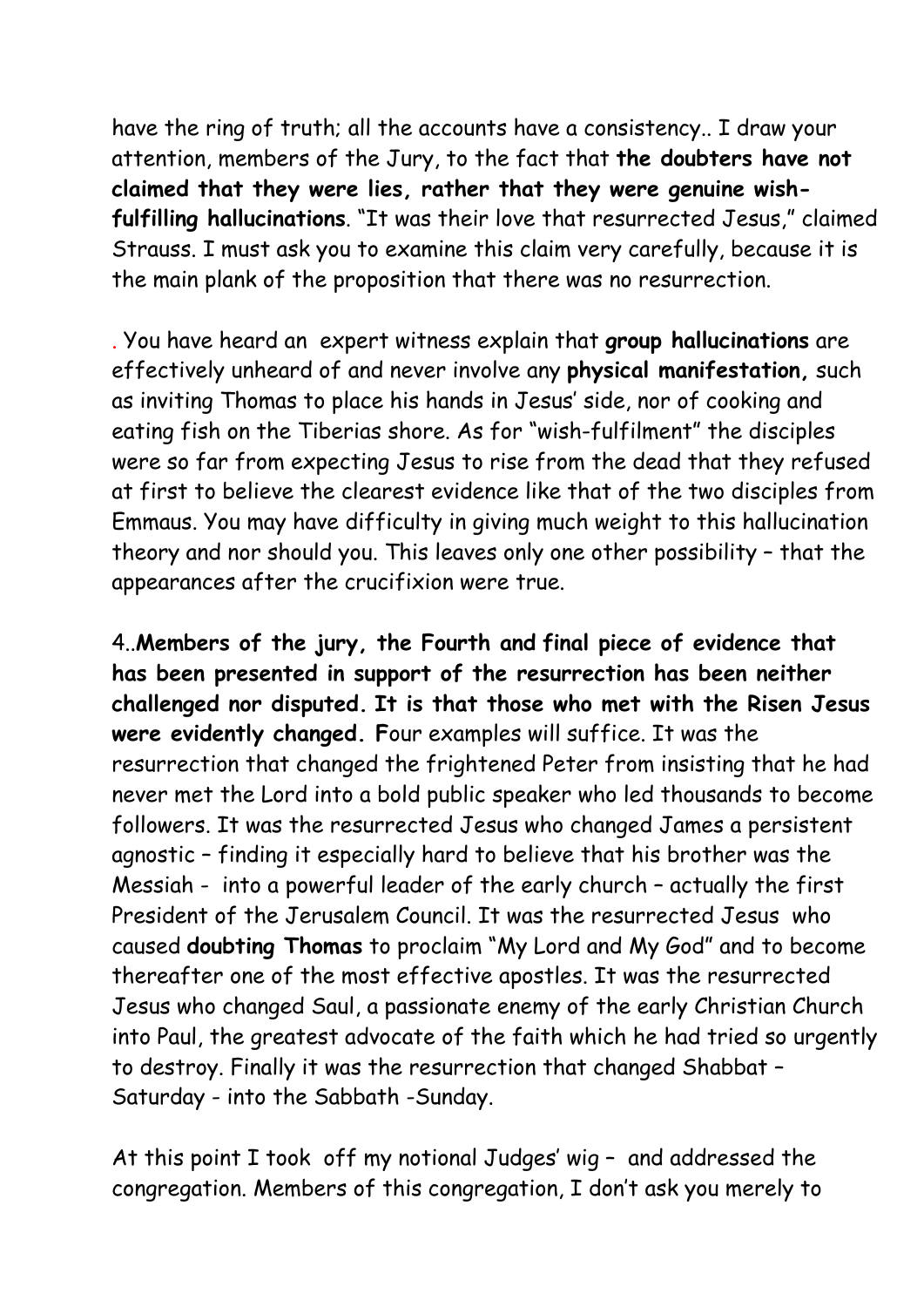believe that the resurrection of Jesus was probably true . Rather I ask you to affirm that what had been repeatably predicted by Jesus himself -that He would rise from the dead on the third day -is indeed one of the best attested facts in history.

Why is this so important today, here among us? **You realise that in believing in the resurrection you will be in a minority.** The vast majority do not believe in Jesus, let alone that he rose from the dead.

If you do believe that Jesus rose from the dead you may face ridicule from your friends; in many parts of the world today you must be prepared to face persecution and even death as so many are doing every day, especially where Islam is strong. If you do believe that Jesus rose from the dead you will be amongst his followers,- His body on earth. You will have His Holy Spirit within and around you – to help, to guide and to protect you in this life. And there is more. When your body and mind die your soul, which will not die, will be in paradise until the day of our resurrection. This was the promise by Jesus to the penitent, believing thief, in one of the last complete sentences that Jesus uttered from the cross.

A word of prayer **based on John 3 16.** Amen.

Readings: Old Testament Psalm 118 vv 14-24 New Testament 1 Corinthians 15 vv 12 – 26 Gospel. John 20 v 1-18

Hymns: 1) **147** Jesus Christ is risen today: [https://www.youtube.com/watch?v=\\_6sj9ljVsfk](https://www.youtube.com/watch?v=_6sj9ljVsfk) **2) 160** Thine be the glory: <https://www.youtube.com/watch?v=bPjTfw4a2ZE> **3) 145** Good Christians all rejoice and sing